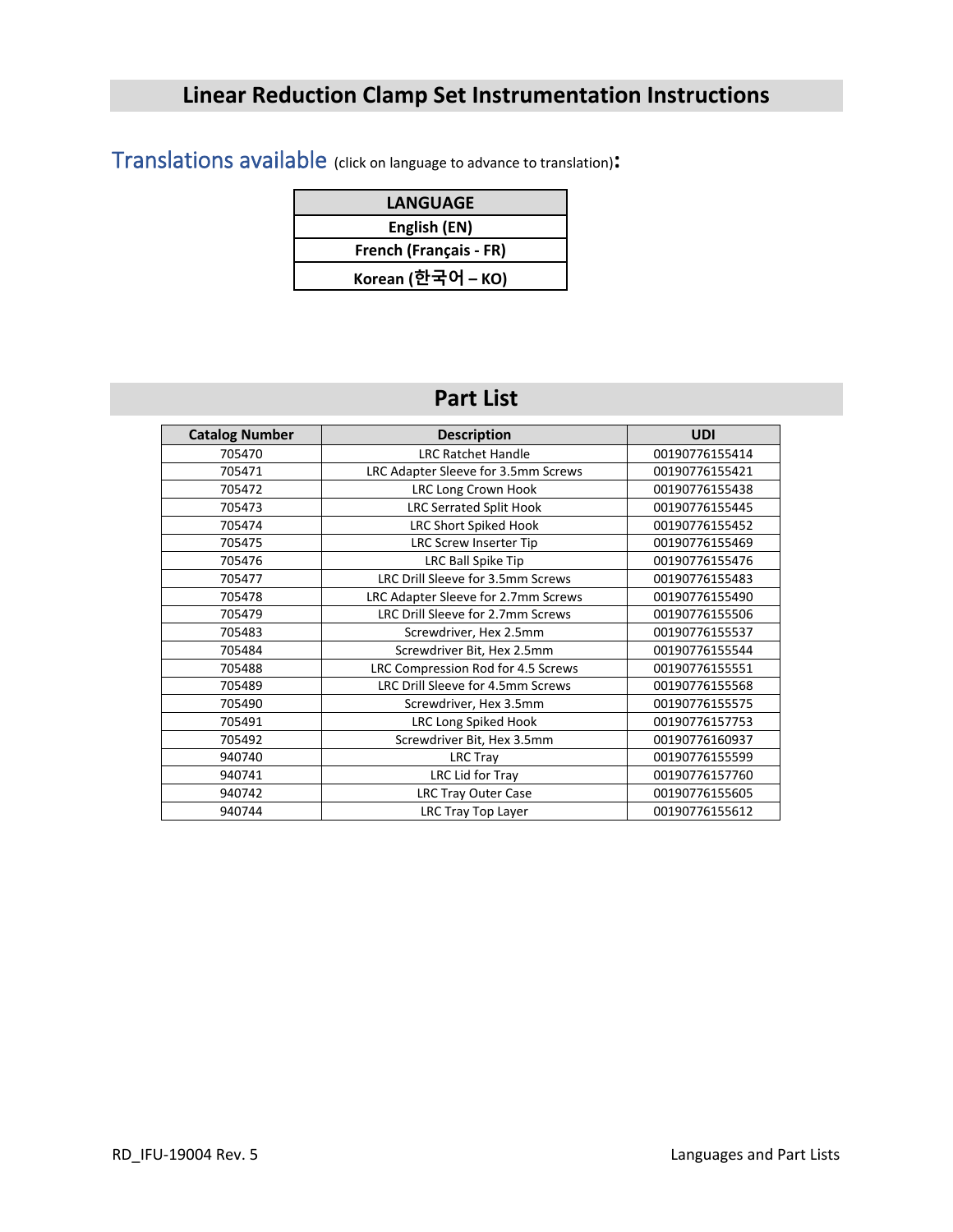# **English EN**

# Linear Reduction Clamp Set Instrumentation Instructions

#### **INTENDED USE**

• The Linear Reduction Clamp Set is intended to offer a comprehensive set of surgical instruments to aide in the reduction of bone fractures during surgical reconstruction.

#### **INTENDED USER PROFILE**

- Surgical procedures should be performed only by persons having adequate training and familiarity with surgical techniques. The physician's education, training, and professional judgement are necessary to determine the most appropriate device and treatment option.
- Consult medical literature relative to techniques, complications and hazards prior to performance of any surgical procedure. Before using the product, all instructions regarding its safety features must be read carefully.

#### **DEVICE DESCRIPTION**

- Surgical instruments comprising fixed assemblies, simple hinged instruments and simple assemblies generally composed of medical grade stainless steels, titanium, aluminum and silicone rubber.
- Instrument case and trays may consist of different materials including stainless steels, aluminum and silicone mats.
- Devices are supplied NON-STERILE and must be inspected, cleaned, lubricated and sterilized before each use.
- Devices require terminal sterilization per this Instructions for Use (IFU).
- Devices are not implantable.
- Patient Target Group: The Linear Reduction Clamp Instruments are used in general orthopedic and/or trauma procedures on patients according to the licensed healthcare professional's judgment.
- The following catalog medical devices are manufactured and supplied by Stryker® and are compatible with the Linear Reduction Clamp Set instrumentation and/or case & tray:

| <b>Catalog Number</b> | <b>Description</b>                    | <b>Catalog Number</b>   | Description            |
|-----------------------|---------------------------------------|-------------------------|------------------------|
| 705482                | Scaled Drill, 2.0x390mm               | 349608(S) - 349660(S)   | 2.7mm Small Cortical   |
| 703966                | Scaled Drill, 2.5x450mm               | $605008(S) - 605060(S)$ | 2.7mm Small Cortica    |
| 703974                | Scaled Drill, 3.2x450mm               | 338610(S) - 338720(S)   | 3.5mm Small Cortical ! |
| 703961                | Spiked Disk for 3.5mm Spiked Inserter | 340614(S) - 340750(S)   | 4.5mm Cortical Scr     |
| 702923                | Spiked Disk                           | $601014(S) - 601150(S)$ | 4.5mm Cortical Sc      |
| 390019(S)             | Washer, 9mm                           | 341030(S) - 341150(S)   | 6.5mm Spongiosa Screw, |
| 703962                | Washer Loading Stand                  | 342045(S) - 342150(S)   | 6.5mm Spongiosa Screw, |
| 705465                | Spiked Disk, Large PRO Ø28mm          |                         |                        |
| 705466                | Spiked Disk. Oval PRO 40mm x 16mm     |                         |                        |

| alog Number | <b>Description</b>                    | <b>Catalog Number</b>   | <b>Description</b>                 |
|-------------|---------------------------------------|-------------------------|------------------------------------|
| 705482      | Scaled Drill, 2.0x390mm               | 349608(S) - 349660(S)   | 2.7mm Small Cortical Screw StSt    |
| 703966      | Scaled Drill, 2.5x450mm               | $605008(S) - 605060(S)$ | 2.7mm Small Cortical Screw Ti      |
| 703974      | Scaled Drill, 3.2x450mm               | 338610(S) - 338720(S)   | 3.5mm Small Cortical Screw StSt    |
| 703961      | Spiked Disk for 3.5mm Spiked Inserter | 340614(S) - 340750(S)   | 4.5mm Cortical Screw StSt          |
| 702923      | Spiked Disk                           | $601014(S) - 601150(S)$ | 4.5mm Cortical Screw Ti            |
| 390019(S)   | Washer, 9mm                           | 341030(S) - 341150(S)   | 6.5mm Spongiosa Screw, 16mm Thread |
| 703962      | Washer Loading Stand                  | 342045(S) - 342150(S)   | 6.5mm Spongiosa Screw, 32mm Thread |
|             |                                       |                         |                                    |

# **CONTRAINDICATIONS**

- These conditions increase the risk of undesirable outcomes:
	- o Infection
	- Inadequate blood supply to the operative site due to compromised vascularity.
	-
	- o Inadquate tissue coverage over the operative site<br>  $\circ$  Bone quality compromised by disease, infection o ○ Bone quality compromised by disease, infection or prior surgical procedures (implanation) that cannot provide adequate support or fixation of the devices.<br>○ Foreign body (material) sensitivity
	- Foreign body (material) sensitivity
	- o Patients with mental or neurological conditions which increase the risk of complications in post-operative care

# **WARNINGS**

- Avalign recommends thorough manual and automated cleaning of medical devices prior to sterilization. Automated methods alone may not adequately clean devices.
- Devices should be reprocessed as soon as possible following use. Instruments must be cleaned separately from cases and trays.
- All cleaning agent solutions should be replaced frequently before becoming heavily soiled.
- Prior to cleaning, sterilization and use, remove all protective caps carefully. All instruments should be inspected to ensure proper function and condition. Do not use instruments if they do not perform satisfactorily.
- Lubrication of quick connect related mechanisms is required prior to use to prevent difficulty in actuation.
- The sterilization methods described have been validated with the devices in predetermined placement locations per the case and tray designs. Areas intended for specific devices shall contain only those devices.
- Risk of damage The surgical instruments are precision devices. Careful handling is important for the accurate functioning of the devices. Improper external handling can cause the devices to malfunction.
- Use caution when handling sharp instruments to avoid injury.
- Wash the instrument case and trays with an aluminum safe, neutral pH detergent to avoid faded surface colors and deterioration of anodized surfaces.
- If a device is/was used in a patient with, or suspected of having Creutzfeldt-Jakob Disease (CJD), the device cannot be reused and must be destroyed due to the inability to reprocess or sterilize to eliminate the risk of cross-contamination.



Federal U.S. Law restricts this device to sale, distribution, and use, by, or on order of a physician.

#### **LIMITATIONS ON REPROCESSING**

Repeated processing has minimal effect on these instruments. End of life is normally determined by wear and damage due to use.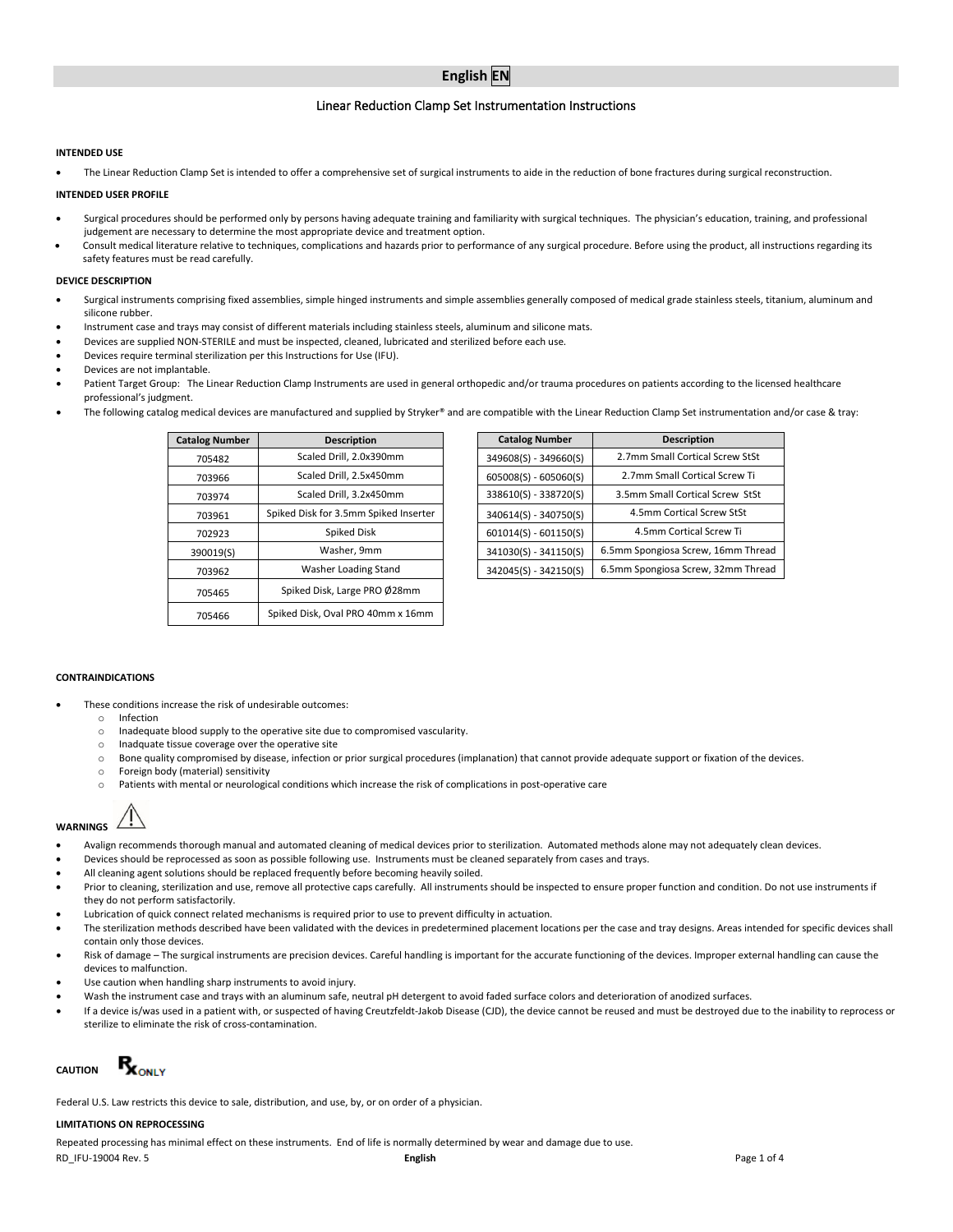#### **DISCLAIMER**

It is the responsibility of the reprocessor to ensure reprocessing is performed using equipment, materials and personnel in the reprocessing facility and achieves the desired result. This requires validation and routine monitoring of the process. Any deviation by the reprocessor from the instructions provided must be properly evaluated for effectiveness and potential adverse consequences.

# **Reprocessing Instructions**

### **TOOLS AND ACCESSORIES**

|                        | Cold Tap Water (< 20°C / 68°F)<br>Warm Water (38°-49°C / 100°-120°F) |
|------------------------|----------------------------------------------------------------------|
| Water                  |                                                                      |
|                        | Hot Tap Water ( $>$ 40 $^{\circ}$ C / 104 $^{\circ}$ F)              |
|                        | Deionized (DI) or Reverse Osmosis (RO) Water (ambient)               |
|                        | Neutral Enzymatic Detergent pH 6.0-8.0 i.e. MetriZyme, EndoZime,     |
| <b>Cleaning Agents</b> | Enzol                                                                |
|                        | Assorted Sizes of Brushes and/or Pipe Cleaners with Nylon Bristles   |
| Accessories            | Sterile Syringes or equivalent                                       |
|                        | Absorbent, Low Lint Disposable Cloths or equivalent                  |
|                        | Soaking Pans                                                         |
|                        | Medical Compressed Air                                               |
| Equipment              | Ultrasonic Cleaner (Sonicator)                                       |
|                        | <b>Automated Washer</b>                                              |

#### **POINT-OF-USE AND CONTAINMENT**

- 1) Follow health care facility point of use practices. Keep devices moist after use to prevent soil from drying and remove excess soil and debris from all lumens, surfaces, crevices, sliding mechanisms, hinged joints, and all other hard-to-clean design features.
- 2) Suction or flush lumens with a cleaning solution immediately after use.
- 3) Follow universal precautions and contain devices in closed or covered containers for transport to central supply.

#### **MANUAL CLEANING**

- 4) Rinse devices under cold running tap water for a minimum of 3 minutes while wiping off residual soil or debris. Actuate moveable mechanisms and flush all lumens, cracks and/or crevices while rinsing.
- 5) Prepare an enzymatic cleaning solution per manufacturer's instructions including dilution/concentration, water quality and temperature. Immerse devices and soak for a minimum of 10 minutes. While in the solution, use a soft, bristle brush to remove all traces of blood and debris from the device, paying close attention to threads, crevices, seams, and any hard to reach areas
	- a. If the device has sliding mechanisms or hinged joints, actuate the device while scrubbing to remove trapped soil.
	- b. If the device contains a lumen, use a tight-fitting nylon brush or pipe cleaner while pushing in and out with a twisting motion to facilitate removal of debris; ensure the full diameter and depth of the lumen is accessed. Flush the lumen, three times minimum, with a syringe containing a minimum solution of 60mL.
- 6) Remove devices and rinse/agitate in cold tap water for a minimum of 3 minutes. Actuate moveable mechanisms and flush all lumens, cracks and/or crevices while rinsing. 7) Prepare a neutral detergent cleaning solution per manufacturer's instructions including dilution/concentration, water quality and temperature. Immerse devices and soak for a minimum of 5 minutes. While in the solution, use a soft, bristle brush to remove all traces of blood and debris from the device, paying close attention to threads, crevices, seams, and any hard to reach areas.
	- a. If the device has sliding mechanisms or hinged joints, actuate the device while scrubbing to remove trapped soil.
	- b. If the device contains a lumen, use a tight-fitting nylon brush or pipe cleaner while pushing in and out with a twisting motion to facilitate removal of debris; ensure the full diameter and depth of the lumen is accessed. Flush the lumen, three times minimum, with a syringe containing a minimum solution of 60mL.
- 8) Remove devices and rinse/agitate in cold tap water for a minimum of 3 minutes. Actuate moveable mechanisms and flush all lumens, cracks and/or crevices while rinsing.
- 9) Prepare an enzymatic cleaning solution using hot water per manufacturer's recommendations in an ultrasonic unit. Sonicate the devices for a minimum of 15 minutes using a minimum frequency of 40 kHz. It is recommended to use an ultrasonic unit with flushing attachments. Devices with lumens should be flushed with cleaning solution under the surface of the solution to ensure adequate perfusion of channels.
- 10) Remove devices and rinse/agitate in ambient DI/RO water for a minimum of 4 minutes. Actuate moveable mechanisms and flush all lumens, cracks and/or crevices while rinsing. Flush internal lumens a minimum of 3 times with RO/DI water (minimum of 15mL) using an appropriately sized syringe. If available, use flush ports for flushing.
- 11) Dry the device using an absorbent cloth. Dry any internal areas with filtered, compressed air.
- 12) Visually inspect the device for soil including all actuating mechanisms, cracks, crevices, and lumens. If not visibly clean, repeat steps 4-12.

## **AUTOMATED CLEANING**

Note: All devices must be manually pre-cleaned prior to any automated cleaning process, follow steps 1-8. Steps 9-12 are optional but advised.

13) Transfer the devices to an automatic washer/disinfector for processing per the below minimum parameters.

| Phase                       | Time<br>(minutes) | Temperature    | Detergent Type & Concentration |
|-----------------------------|-------------------|----------------|--------------------------------|
| Pre-wash 1                  | 02:00             | Cold Tap Water | N/A                            |
| Enzyme Wash                 | 02:00             | Hot Tap Water  | <b>Enzyme Detergent</b>        |
| Wash 1                      | 02:00             | 63°C / 146°F   | <b>Neutral Detergent</b>       |
| Rinse 1                     | 02:00             | Hot Tap Water  | N/A                            |
| <b>Purified Water Rinse</b> | 02:00             | 146°F / 63°C   | N/A                            |
| Drying                      | 15:00             | 194°F / 90°C   | N/A                            |

- 14) Dry excess moisture using an absorbent cloth. Dry any internal areas with filtered, compressed air.
- 15) Visually inspect the device for soil including all actuating mechanisms, cracks, crevices and lumens. If not visibly clean, repeat steps 4-8, 13-15.

# **DISINFECTION**

- Devices must be terminally sterilized (See § Sterilization).
- Avalign instruments are compatible with washer/disinfector time-temperature profiles for thermal disinfection per ISO 15883.
- Load the devices in the washer-disinfector according to the manufacturer's instructions, ensuring that the devices and lumens can drain freely.
- The following automated cycles are examples of validated cycles: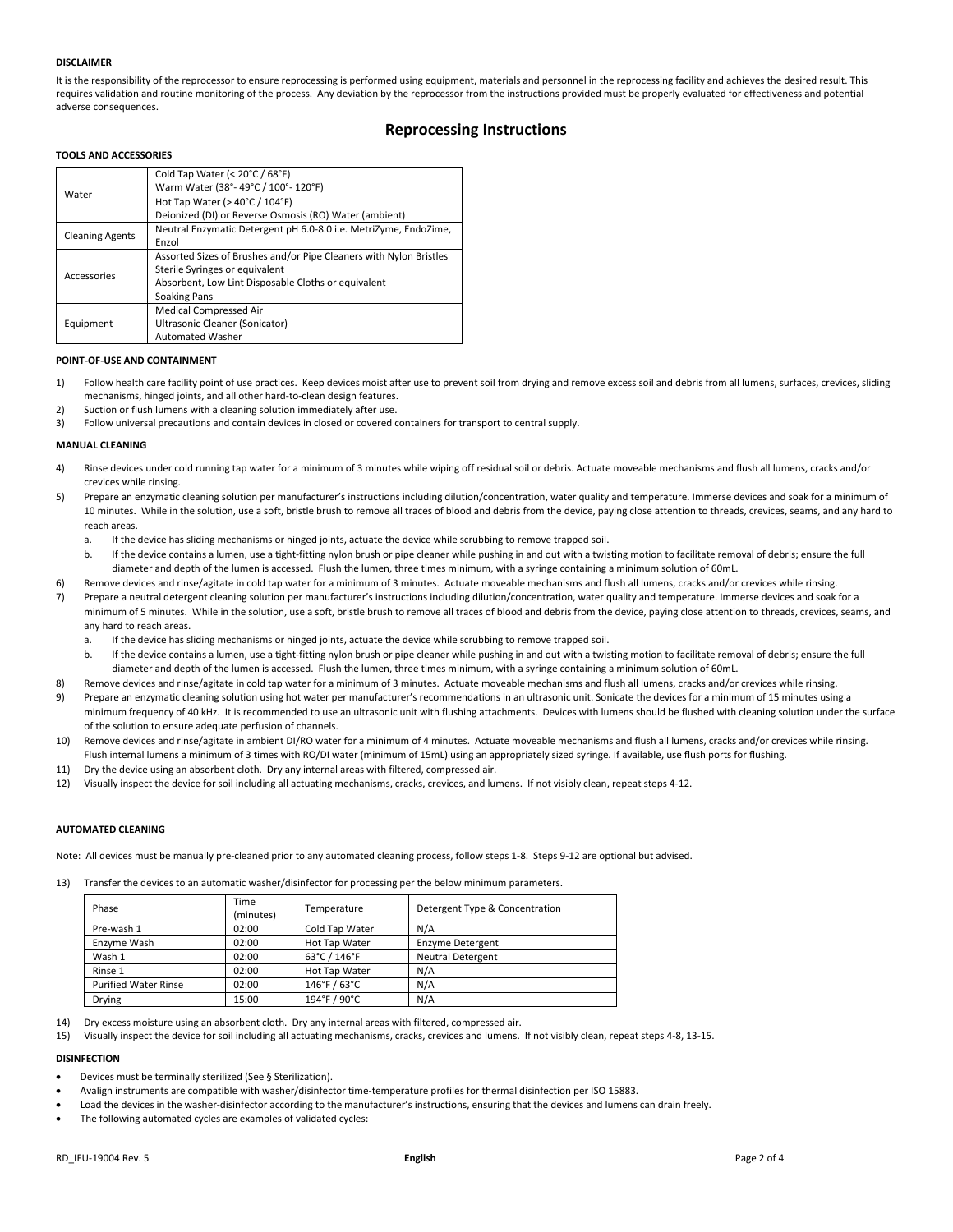| Phase                       | <b>Recirculation Time</b><br>(min.) | <b>Water Temperature</b> | <b>Water Type</b> |
|-----------------------------|-------------------------------------|--------------------------|-------------------|
| <b>Thermal Disinfection</b> |                                     | >90°C (194°F)            | RI/DO Water       |
| <b>Thermal Disinfection</b> |                                     | >90°C (194°F)            | RI/DO Water       |

#### **INSPECTION AND FUNCTIONAL TESTING**

- Visually inspect devices for damage or wear, including sharp edges. Instruments with broken, cracked, chipped or worn features, should not be used, but should be replaced immediately.
- Verify device interfaces (junctions and threads) continue to function as intended without complications.
- Check for smooth movement of hinges. Locking mechanisms should be free of nicks.
- Lubricate before autoclaving with Instra-Lube, or a steam permeable instrument lubricant.

#### **PACKAGING**

- Only FDA cleared sterilization packaging materials should be used by the end user when packaging the devices.
- The end user should consult ANSI/AAMI ST79 or ISO 17665-1 for additional information on steam sterilization.
- **Sterilization Wrap**
- Cases may be wrapped in a standard, medical grade sterilization wrap using an approved double wrap method.

• **Rigid Sterilization Container**

For information regarding rigid sterilization containers, please refer to appropriate instructions for use provided by the container manufacturer or contact the manufacturer directly for guidance.

#### **STERILIZATION**

Sterilize with steam. The following are minimum cycles required for steam sterilization of Avalign devices.

Note: The following catalog instruments are manufactured and supplied by Stryker®. These instruments were validated within the Avalign instrument set and can be placed in the set for sterilization according to the steam sterilization parameters identified below.

| <b>Catalog Number</b> | <b>Description</b>      |  |  |
|-----------------------|-------------------------|--|--|
| 705482                | Scaled Drill, 2.0x390mm |  |  |
| 703966                | Scaled Drill, 2.5x450mm |  |  |
| 703974                | Scaled Drill, 3.2x450mm |  |  |

### **1. US Sterilization Wraps:**

| <b>Cycle Type</b> | Temperature   | <b>Exposure Time</b> | <b>Pulses</b> | <b>Drying Time</b> |
|-------------------|---------------|----------------------|---------------|--------------------|
| Prevacuum         | 132°C (270°F) | 4 minutes            | 4             | 30 minutes         |
| Prevacuum         | 134°C (273°F) | 3 minutes            | Δ             | 30 minutes         |

- The operating instructions and guidelines for maximum load configuration of the sterilizer manufacturer should be followed explicitly. The sterilizer must be properly installed, maintained, and calibrated.
- Time and temperature parameters required for sterilization vary according to type of sterilizer, cycle design, and packaging material. It is critical that process parameters be validated for each facility's individual type of sterilization equipment and product load configuration.
- A facility may choose to use different steam sterilization cycles other than the cycle suggested if the facility has properly validated the cycle to ensure adequate steam penetration and contact with the devices for sterilization. Note: rigid sterilization containers cannot be used in gravity steam cycles.
- Water droplets and visible signs of moisture on sterile packaging/wrap or the tape used to secure it may compromise the sterility of the processed loads or be indicative of a sterilization process failure. Visually check outside wrap for dryness. If there are water droplets for visible moisture observed the pack or instrument tray is considered unacceptable. Repackage and re-sterilize the packages with visible signs of moisture.

#### **STORAGE**

- After sterilization, instruments should remain in sterilization packaging and be stored in a clean, dry cabinet or storage case.
- Care should be taken when handling devices to avoid damaging the sterile barrier.

# **MAINTENANCE**

- **Attention:** Apply autoclavable lubricant only on the connecting elements (locking mechanism) and moving parts.
- Discard damaged, worn or non-functional devices.

#### **WARRANTY**

- All products are guaranteed to be free from defects in material and workmanship at the time of shipping.
- Avalign instruments are reusable and meet AAMI and ISO 17665-1 standards for sterilization. All our products are designed and manufactured to meet the highest quality standards. We cannot accept liability for failure of products which have been modified in any way from their original design.

#### **CONTACT**

• **Notice to Patient and User**: Any serious incident that has occurred in relation to the medical devices should be reported to the manufacturer and based on where the user and/or patient is established, the competent authority of the EU Member State or the Australian Therapeutic Goods Administration (at https://www.tga.gov.au/).



**Manufactured by: Avalign Technologies, Inc.** 8727 Clinton Park Drive Fort Wayne, IN 46825 USA 1-877-289-1096 [www.avalign.com](http://www.avalign.com/) [product.questions@avalign.com](mailto:product.questions@avalign.com)

**Australian Sponsor:** Stryker Australia Pty Ltd 8 Herbert Street St Leonards, NSW 2065 Australia

**Distributed by:**

**Stryker®**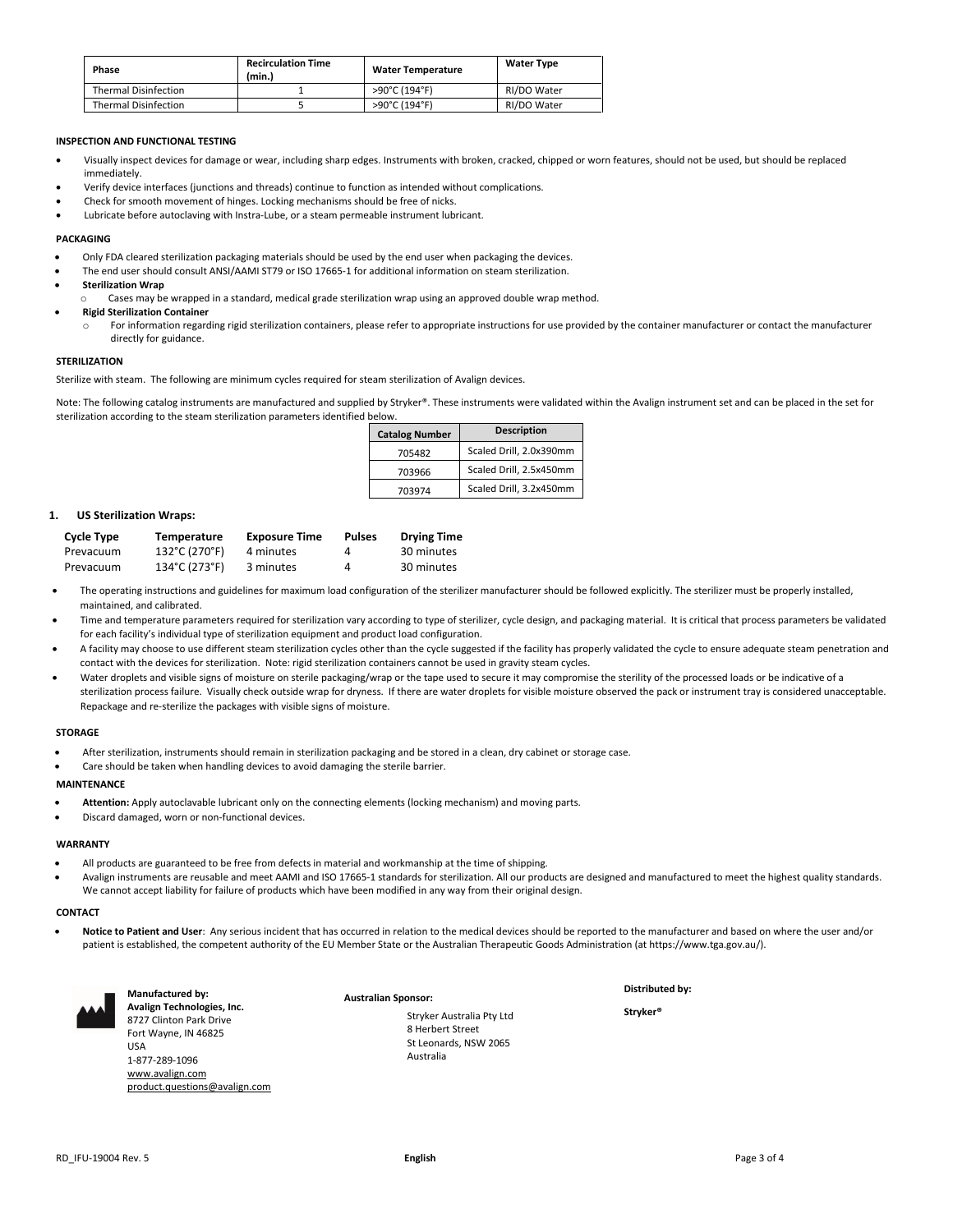**Symbols Glossary**

| Symbol | Title                                 | Symbol      | <b>Title and Translations</b>                                                           |
|--------|---------------------------------------|-------------|-----------------------------------------------------------------------------------------|
|        | Manufacturer & Date of<br>Manufacture |             | Caution                                                                                 |
|        | Lot Number / Batch Code               | NON         | Non-Sterile                                                                             |
| ЕF     | Catalogue Number                      | <b>ONLY</b> | Federal Law (USA) restricts<br>this device to sale by or on<br>the order of a physician |
|        | Consult Instructions for<br>Use       |             | Medical Device                                                                          |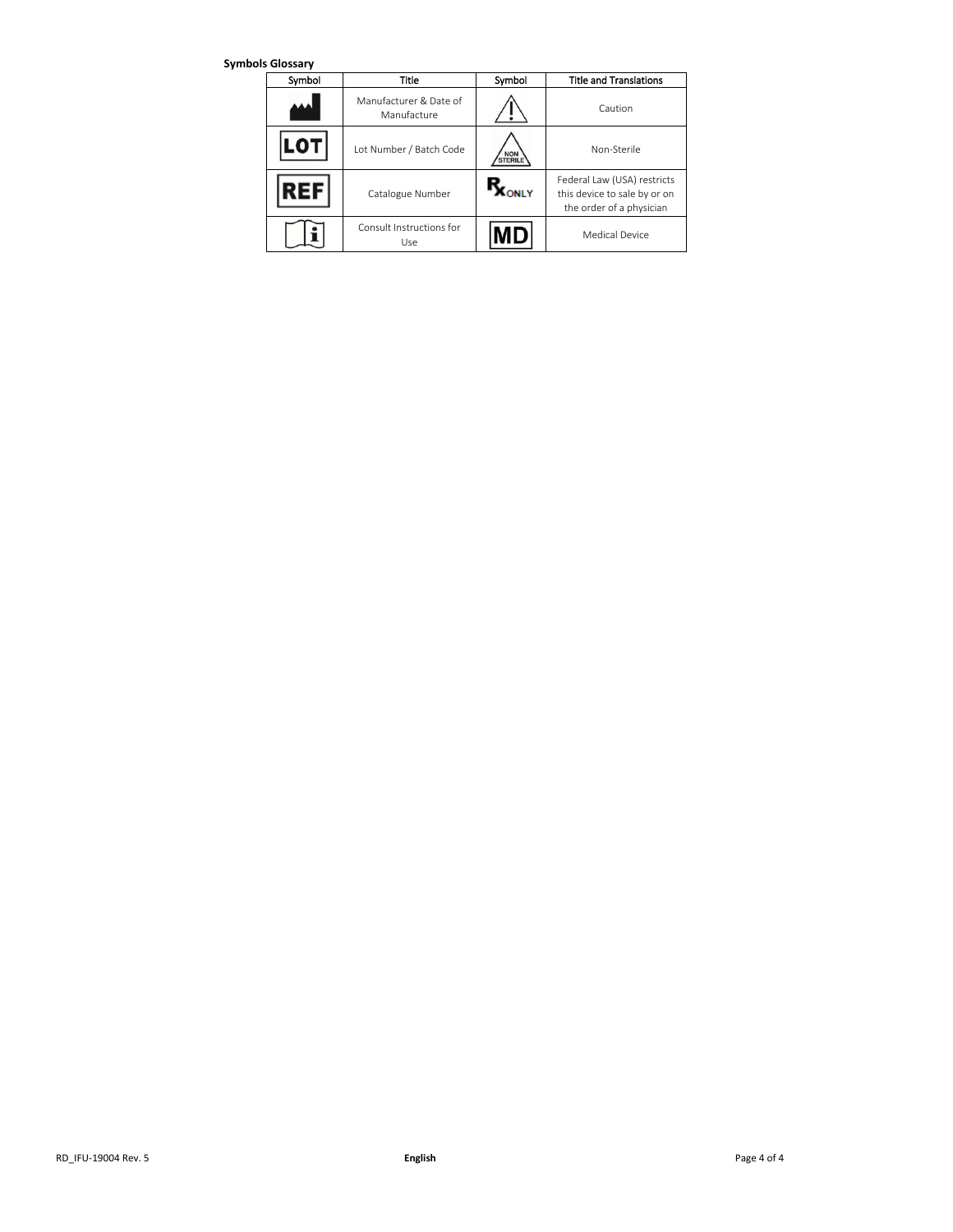# **Français FR**

# Instructions d'instrumentation relatives au kit de clamps de réduction linéaire

#### **USAGE PRÉVU**

Le Kit de Clamps de Réduction Linéaire a été spécialement conçu pour offrir un kit complet d'instruments chirurgicaux permettant de réduire les fractures osseuses pendant la reconstruction chirurgicale.

# **PROFIL D'UTILISATEUR PRÉVU**

- Les interventions chirurgicales doivent être pratiquées uniquement par des professionnels possédant la formation appropriée et familiarisés avec les techniques chirurgicales. L'éducation, la formation et le jugement professionnel du médecin sont nécessaires à la détermination du dispositif et de l'option thérapeutique les mieux adaptés.
- En outre, il convient de consulter la littérature médicale relative aux techniques, complications et risques avant de procéder à toute intervention chirurgicale. Avant d'utiliser le produit, lire attentivement toutes les directives concernant ses caractéristiques de sécurité.

#### **DESCRIPTION DU DISPOSITIF**

- Les instruments chirurgicaux comprenant des assemblages fixes, des charnières et des assemblages simples sont généralement composés d'acier inoxydable, de titane, d'aluminium et de caoutchouc de silicone de qualité médicale.
- Les boîtes et plateaux à instruments peuvent être constitués de matériaux différents dont l'acier inoxydable, l'aluminium et le caoutchouc de silicone.
- Les dispositifs sont fournis NON STÉRILES et doivent être inspectés, nettoyés, lubrifiés et stérilisés avant chaque utilisation.
- Les dispositifs nécessitent une stérilisation en phase terminale conformément à ces instructions d'utilisation.
- Les dispositifs ne sont pas implantables.
- Groupe cible de patients : Les clamps de réduction linéaire sont utilisés pour les interventions en orthopédie générale et/ou en traumatologie sur les patients selon l'avis du professionnel de santé agréé.
- Les dispositifs médicaux suivants figurant dans le catalogue sont fabriqués et fournis par Stryker® et sont compatibles avec le kit de clamps de réduction linéaire et/ou la boîte & le plateau :

| Numéro de catalogue | <b>Description</b>                               | Numéro de catalogue     | <b>Description</b>                    |
|---------------------|--------------------------------------------------|-------------------------|---------------------------------------|
| 705482              | Mèche dimensionnée, 2,0 x 390 mm                 | 349608(S) - 349660(S)   | Petite vis corticale 2,7mm StSt       |
| 703966              | Mèche dimensionnée, 2,5 x 450 mm                 | 605008(S) - 605060(S)   | Petite vis corticale 2,7 mm Ti        |
| 703974              | Mèche dimensionnée, 3,2 x 450 mm                 | 338610(S) - 338720(S)   | Petite vis corticale 3,5 mm StSt      |
| 703961              | Disque pointu pour introducteur pointu de 3,5 mm | $340614(S) - 340750(S)$ | Vis corticale de 4,5 mm StSt          |
| 702923              | Disque pointu                                    | $601014(S) - 601150(S)$ | Vis corticale de 4,5 mm Ti            |
| 390019(S)           | Rondelle, 9 mm                                   | 341030(S) - 341150(S)   | Vis spongieuse de 6,5 mm, filetage de |
| 703962              | Socle de chargement du laveur                    | 342045(S) - 342150(S)   | Vis spongieuse de 6,5 mm, filetage de |
| 705465              | Disque pointu, grand PRO Ø 28 mm                 |                         |                                       |
| 705466              | Disque pointu, ovale PRO 40 mm x 16 mm           |                         |                                       |

| ro de catalogue | <b>Description</b>                               | Numéro de catalogue     | <b>Description</b>                          |
|-----------------|--------------------------------------------------|-------------------------|---------------------------------------------|
| 705482          | Mèche dimensionnée, 2,0 x 390 mm                 | 349608(S) - 349660(S)   | Petite vis corticale 2,7mm StSt             |
| 703966          | Mèche dimensionnée, 2,5 x 450 mm                 | $605008(S) - 605060(S)$ | Petite vis corticale 2,7 mm Ti              |
| 703974          | Mèche dimensionnée, 3,2 x 450 mm                 | 338610(S) - 338720(S)   | Petite vis corticale 3,5 mm StSt            |
| 703961          | Disque pointu pour introducteur pointu de 3,5 mm | $340614(S) - 340750(S)$ | Vis corticale de 4,5 mm StSt                |
| 702923          | Disque pointu                                    | $601014(S) - 601150(S)$ | Vis corticale de 4,5 mm Ti                  |
| 390019(S)       | Rondelle, 9 mm                                   | 341030(S) - 341150(S)   | Vis spongieuse de 6,5 mm, filetage de 16 mm |
| 703962          | Socle de chargement du laveur                    | 342045(S) - 342150(S)   | Vis spongieuse de 6,5 mm, filetage de 32 mm |
|                 |                                                  |                         |                                             |

# **CONTRE-INDICATIONS**

- Ces conditions augmentent le risque d'événements indésirables :
	- o Infection
	- o Apport sanguin insuffisant vers le site opératoire en raison d'une vascularité compromise.
	- o Couverture tissulaire insuffisante au niveau du site opératoire.
	- o Masse osseuse diminuée par une maladie, une infection ou de précédentes interventions chirurgicales (implantation) qui ne peut pas supporter et/ou garantir une bonne fixation des dispositifs.
	- o Sensibilité aux corps étrangers (matériau)
	- o Patients souffrant de maladies mentales ou neurologiques augmentant le risque de complications dans le cadre des soins post-opératoires

# **AVERTISSEMENTS**

- Avalign recommande de procéder à un nettoyage manuel et automatisé intégral des dispositifs médicaux préalablement à la stérilisation. Les seules méthodes automatisées risquent de ne pas nettoyer les dispositifs de manière adéquate.
- Après utilisation, les dispositifs doivent être restérilisés dès que possible. Les instruments doivent être nettoyés séparément des boîtes et plateaux.
- Toutes les solutions de nettoyage doivent être fréquemment remplacées avant de devenir excessivement souillées.
- Avant le nettoyage, la stérilisation et l'utilisation, retirer soigneusement tous les bouchons de protection. Il convient de vérifier le bon état et le bon fonctionnement de tous les instruments. Ne pas utiliser les instruments s'ils ne fonctionnent pas correctement.
- La lubrification des mécanismes quick connect est nécessaire avant utilisation afin de faciliter leur actionnement.
- Les méthodes de stérilisation décrites ont été validées avec les dispositifs placés à des emplacements prédéterminés selon la conception des boîtes et plateaux. Les surfaces prévues pour des dispositifs particuliers doivent contenir uniquement ces dispositifs.
- Risque de dommages Les instruments chirurgicaux sont des dispositifs de précision. Il est important de les manipuler avec précaution pour qu'ils fonctionnent avec la précision attendue. Toute manipulation externe inadaptée peut être à l'origine de leur dysfonctionnement.
- Manipuler les instruments pointus avec prudence pour éviter tout risque de blessure.
- Laver les boîtes et plateaux d'instruments avec un détergent de pH neutre, non nocif pour l'aluminium, qui évitera la décoloration des surfaces et la détérioration des surfaces anodisées.
- Si un dispositif est ou a été utilisé chez un patient présentant une maladie de Creutzfeldt-Jakob (MCJ) avérée ou suspectée, il ne peut pas être réutilisé et doit être détruit en raison de l'inefficacité de la stérilisation ou de la restérilisation à éliminer le risque de contamination croisée.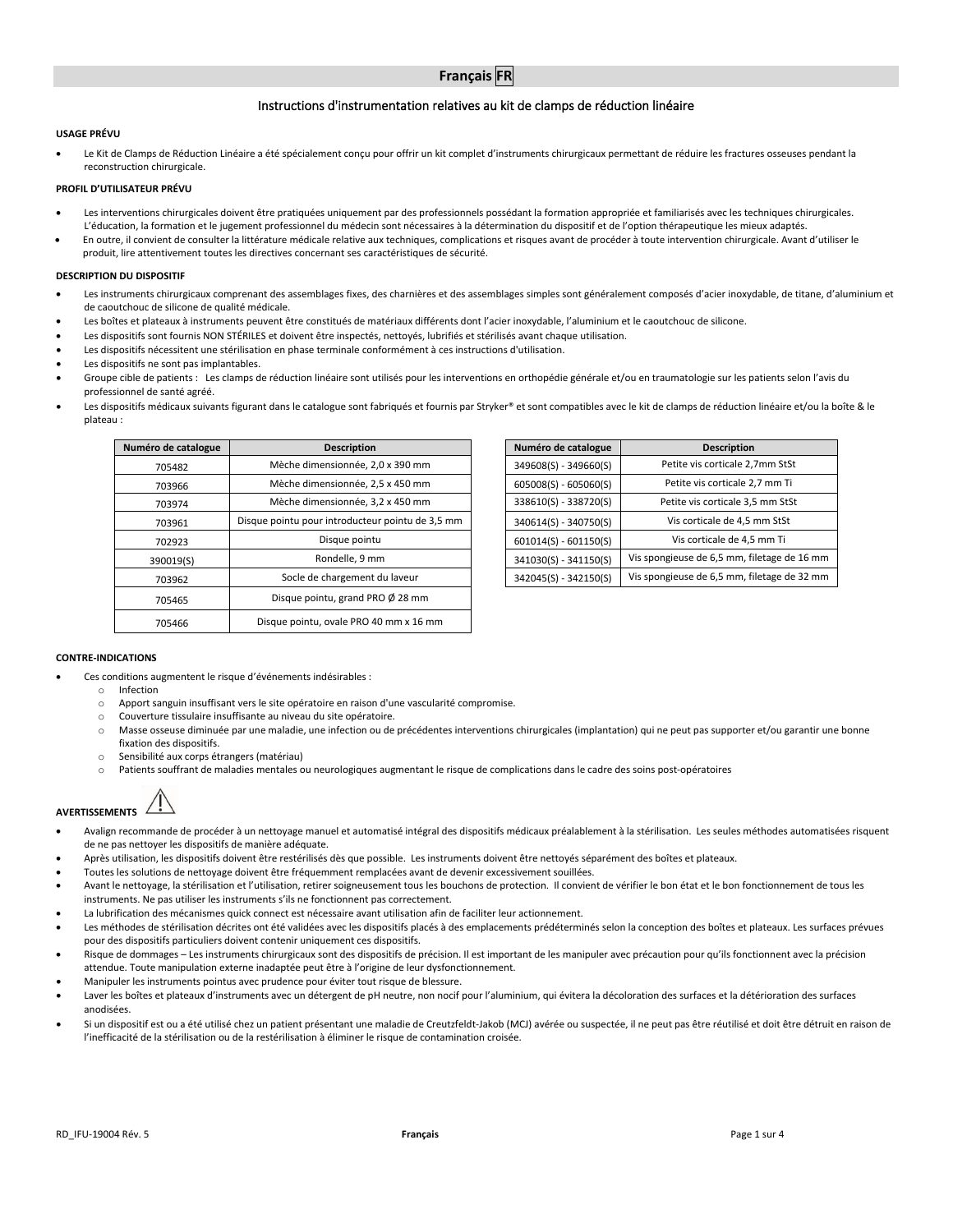

La législation fédérale américaine limite la vente et la distribution de ce dispositif à un médecin ou sur ordre d'un médecin et son utilisation par un médecin ou sur ordre d'un médecin.

#### **LIMITES DE LA RESTÉRILISATION**

Les restérilisations répétées ont un impact négligeable sur ces instruments. Leur fin de vie est normalement déterminée par l'usure et les dommages dus à leur utilisation.

#### **AVIS DE NON-RESPONSABILITÉ**

Il est de la responsabilité de la personne chargée de la restérilisation de s'assurer que cette restérilisation est effectuée avec l'équipement, les matériaux et le personnel adéquats dans les locaux destinés à la restérilisation et qu'elle permet d'obtenir le résultat attendu. Pour cela, un suivi systématique et une validation du processus sont requis. Chaque fois que la personne chargée de la restérilisation s'écarte des consignes fournies, l'efficacité et les éventuelles conséquences dommageables de cet écart doivent être correctement évaluées.

# **Consignes de restérilisation**

#### **OUTILS ET ACCESSOIRES**

|             | Eau du robinet, froide (<20 °C/68 °F)                             |
|-------------|-------------------------------------------------------------------|
|             | Eau tiède (38 à 49 °C/100 à 120 °F)                               |
| Eau         | Eau du robinet, chaude (>40 °C/104 °F)                            |
|             | Eau déminéralisée ou obtenue par osmose inverse (température      |
|             | ambiante)                                                         |
| Agents      | Détergent enzymatique neutre de pH 6,0 à 8,0, p. ex. MetriZyme,   |
| nettoyants  | EndoZime. Enzol                                                   |
|             | Tailles assorties de brosses ou goupillons en fibres de nylon     |
| Accessoires | Seringues stériles ou équivalent                                  |
|             | Chiffons jetables, absorbants et à faible peluchage ou équivalent |
|             | Récipients de trempage                                            |
|             | Air comprimé de qualité médicale                                  |
| Equipement  | Bain à ultrasons (sonicateur)                                     |
|             | Laveur automatisé                                                 |

#### **POINT D'UTILISATION ET CONFINEMENT**

- 1) Respecter les pratiques de lieu d'utilisation de l'établissement de soins. Après leur utilisation, maintenir les dispositifs humides afin d'éviter leur assèchement et retirer la saleté et les débris en excès de toutes les lumières, surfaces, interstices, mécanismes coulissants, charnières et autres caractéristiques de conception difficiles à nettoyer.
- 2) Aspirer ou rincer les lumières à l'aide d'une solution de nettoyage immédiatement après utilisation.
- 3) Suivre les précautions universelles et confiner les dispositifs dans des conteneurs fermés ou couverts en vue de leur transport vers l'approvisionnement central.

#### **NETTOYAGE MANUEL**

- 4) Rincer les dispositifs à l'eau froide courante pendant 3 minutes au moins tout en essuyant les saletés résiduelles. Actionner les mécanismes mobiles et rincer tous les lumières, fissures et interstices.
- 5) Préparer une solution de nettoyage enzymatique en suivant les consignes du fabricant notamment pour la dilution ou la concentration, ainsi que la qualité et la température de l'eau. Immerger les dispositifs et les faire tremper pendant 10 minutes au moins. Lorsqu'ils sont dans la solution, utiliser une brosse à poils souples pour retirer toutes les traces de sang et de saleté du dispositif tout en portant une attention particulière aux filetages, interstices, joints et autres espaces difficiles à atteindre.
	- a. Si le dispositif est équipé de mécanismes coulissants ou de joints articulés, actionner le dispositif tout en le brossant afin de retirer les saletés piégées.
	- b. Si le dispositif contient une lumière, pousser une brosse étroite en nylon ou un goupillon d'avant en arrière tout en opérant un mouvement de rotation afin de faciliter le retrait des saletés ; vérifier que le diamètre et la profondeur de la lumière sont accessibles dans leur intégralité. Rincer la lumière, trois fois au moins à l'aide d'une seringue contenant au minimum 60 ml de solution.
- 6) Retirer les dispositifs puis les rincer et les agiter dans l'eau froide pendant 3 minutes au moins. Actionner les mécanismes mobiles et rincer tous les lumières, fissures et interstices.
- 7) Préparer une solution de nettoyage neutre en suivant les consignes du fabricant notamment pour la dilution ou la concentration ainsi que la qualité et la température de l'eau. Immerger les dispositifs et les faire tremper pendant 5 minutes au moins. Lorsqu'ils sont dans la solution, utiliser une brosse à poils souples pour retirer toutes les traces de sang et de saleté du dispositif tout en portant une attention particulière aux filetages, interstices, joints et autres espaces difficiles à atteindre.
	- Si le dispositif est équipé de mécanismes coulissants ou de joints articulés, actionner le dispositif tout en le brossant afin de retirer les saletés piégées.
	- b. Si le dispositif contient une lumière, pousser une brosse étroite en nylon ou un goupillon d'avant en arrière tout en opérant un mouvement de rotation afin de faciliter le retrait des saletés ; vérifier que le diamètre et la profondeur de la lumière sont accessibles dans leur intégralité. Rincer la lumière, trois fois au moins à l'aide d'une seringue contenant au minimum 60 ml de solution.
- 8) Retirer les dispositifs puis les rincer et les agiter dans l'eau froide pendant 3 minutes au moins. Actionner les mécanismes mobiles et rincer tous les lumières, fissures et interstices.
- 9) Préparer une solution de nettoyage enzymatique avec de l'eau chaude en suivant les consignes du fabricant dans un appareil à ultrasons. Soniquer les dispositifs pendant 15 minutes au moins à une fréquence minimale de 40 kHz. Il est recommandé d'utiliser un appareil à ultrasons avec accessoires de rinçage. Les dispositifs avec lumière doivent être rincés à l'aide d'une solution de nettoyage sous la surface de la solution afin d'assurer la bonne pénétration des canaux.
- 10) Retirer les dispositifs et les rincer et les agiter dans de l'eau à température ambiante déminéralisée ou obtenue par osmose inverse pendant 4 minutes au moins. Actionner les mécanismes mobiles et rincer tous les lumières, fissures et interstices. Rincer les lumières internes 3 fois au moins avec de l'eau déminéralisée ou obtenue par osmose inverse (15 ml au minimum) à l'aide d'une seringue de taille appropriée. Le cas échéant, utiliser les ports de rinçage pour le rinçage.
- 11) Sécher le dispositif à l'aide d'un chiffon absorbant. Sécher toutes les zones internes à l'air comprimé filtré.
- 12) Vérifier visuellement l'absence de saletés sur le dispositif, notamment sur tous les mécanismes de commande, fissures, interstices et lumières. Si le dispositif n'est pas visuellement propre, répéter les étapes 4 à 12.

#### **NETTOYAGE AUTOMATISÉ**

Remarque : Tous les dispositifs doivent être prénettoyés manuellement avant tout processus de nettoyage automatisé ; suivre les étapes 1 à 8. Les étapes 9 à 12 sont facultatives mais conseillées.

13) Transférer les dispositifs dans un laveur-désinfecteur automatique en vue de leur traitement suivant les paramètres minimaux suivants.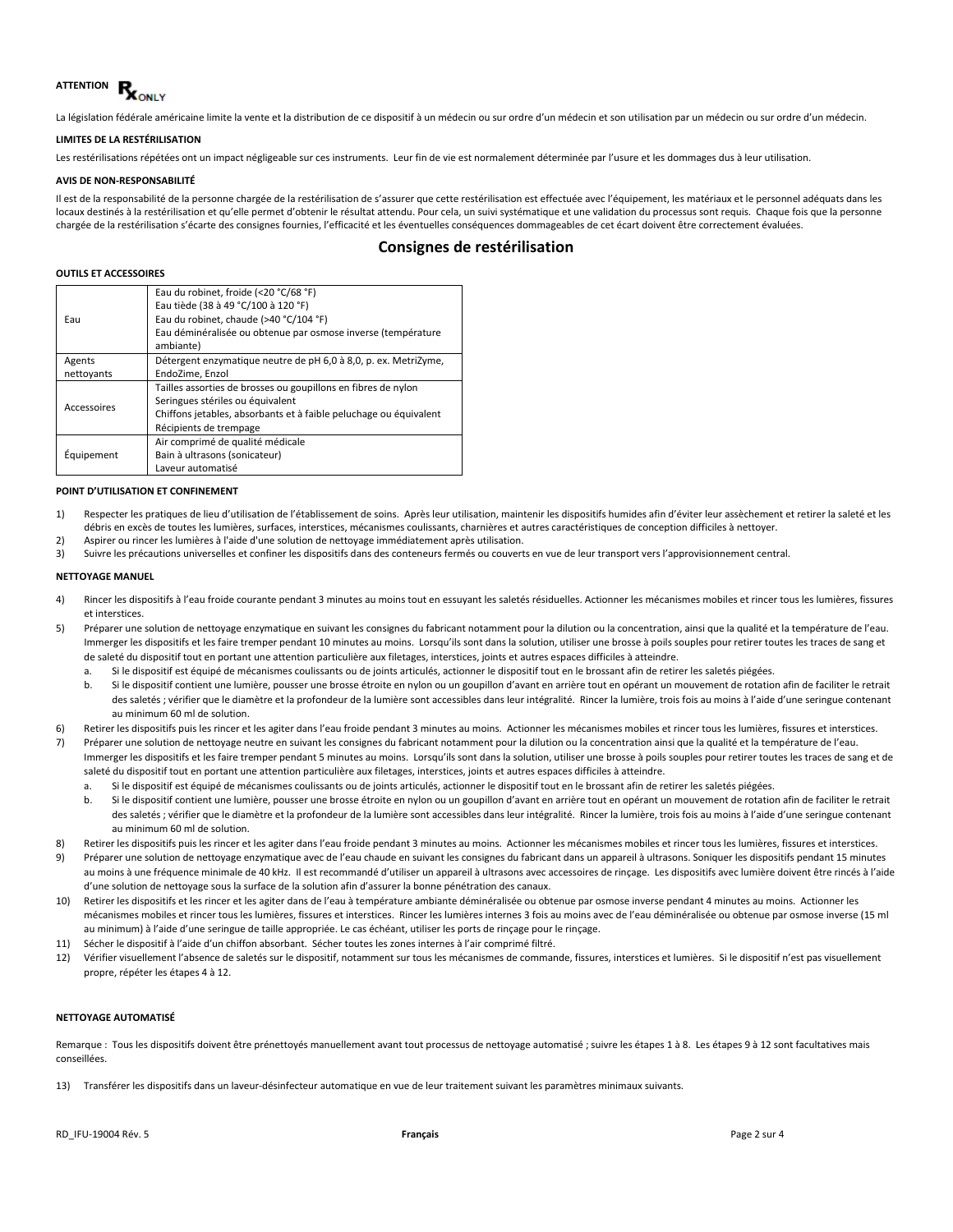| Phase                    | Temps<br>(minutes) | Température               | Type de produit de nettoyage et<br>concentration |
|--------------------------|--------------------|---------------------------|--------------------------------------------------|
| Prélavage 1              | 02:00              | Eau du robinet,<br>froide | S.O.                                             |
| Lavage aux enzymes       | 02:00              | Eau du robinet,<br>chaude | Produit de nettoyage aux enzymes                 |
| Lavage 1                 | 02:00              | 146°F/63°C                | Produit de nettoyage neutre                      |
| Rincage 1                | 02:00              | Eau du robinet.<br>chaude | S.O.                                             |
| Rinçage à l'eau purifiée | 02:00              | 63°C/146°F                | S.O.                                             |
| Séchage                  | 15:00              | 90 °C/194 °F              | S.O.                                             |

14) Sécher l'humidité excessive à l'aide d'un chiffon absorbant. Sécher toutes les zones internes à l'air comprimé filtré.

15) Vérifier visuellement l'absence de saletés sur le dispositif, notamment sur tous les mécanismes de commande, fissures, interstices et lumières. Si le dispositif n'est pas visuellement propre, répéter les étapes 4 à 8 et 13 à 15.

#### **DÉSINFECTION**

- Les dispositifs doivent être soumis à une stérilisation terminale (voir le paragraphe sur la stérilisation).
- Les instruments Avalign sont compatibles avec les profils durée-température des laveurs-désinfecteurs pour la désinfection thermique conformément à la norme ISO 15883.
- Charger les dispositifs dans le laveur-désinfecteur conformément aux instructions du fabricant en veillant à ce que les dispositifs et les lumières puissent s'écouler librement.
- Les cycles automatisés suivants sont des exemples de cycles validés :

| Phase                  | Temps de recirculation<br>(min.) | Température de l'eau               | Type d'eau |
|------------------------|----------------------------------|------------------------------------|------------|
| Désinfection thermique |                                  | $>90^{\circ}$ C (194 $^{\circ}$ F) | Eau RI/DO  |
| Désinfection thermique |                                  | $>90^{\circ}$ C (194°F)            | Eau RI/DO  |

#### **INSPECTION ET TEST DE FONCTIONNEMENT**

- Vérifier visuellement l'absence de dommages ou d'usures sur les dispositifs, y compris d'arêtes vives. Les instruments présentant des pièces cassées, fissurées, ébréchées ou érodées, ou des surfaces abîmées ne doivent pas être utilisés. Ils doivent être remplacés sur le champ.
- Vérifier que les interfaces du dispositif (jonctions et filetages) continuent à fonctionner comme prévu, sans complications.
- Vérifier la souplesse de mouvement des charnières. Les mécanismes de verrouillage ne doivent présenter aucune entaille.
- Avant de passer les instruments à l'autoclave, les lubrifier avec Instra-Lube ou un lubrifiant pour instruments perméable à la vapeur.

#### **CONDITIONNEMENT**

- Seuls les matériaux d'emballage pour stérilisation approuvés par la FDA doivent être utilisés par l'utilisateur final lors de l'emballage des dispositifs.
- Pour des informations supplémentaires sur la stérilisation à la vapeur, l'utilisateur final devra consulter la norme ANSI/AAMI ST79 ou ISO 17665-1.
- **Emballage de stérilisation**
- Les boîtes peuvent être enveloppées dans un emballage de stérilisation de qualité médicale standard en suivant une méthode de double emballage approuvée.
- **Conteneurs de stérilisation rigides**
	- Pour obtenir des informations sur les conteneurs de stérilisation rigides, se reporter aux modes d'emploi correspondants fournis par le fabricant du conteneur ou contacter le fabricant directement pour plus d'informations.

#### **STÉRILISATION**

Stériliser à la vapeur. Les cycles ci-après sont des cycles minimaux requis pour la stérilisation à la vapeur des dispositifs Avalign.

Remarque : Les instruments suivants figurant dans le catalogue sont fabriqués et fournis par Stryker®. Ces instruments ont été validés dans le kit d'instruments Avalign et peuvent être placés dans le kit à des fins de stérilisation conformément aux paramètres de stérilisation à la vapeur identifiés ci-dessous.

| Numéro de catalogue | <b>Description</b>               |
|---------------------|----------------------------------|
| 705482              | Mèche dimensionnée, 2,0 x 390 mm |
| 703966              | Mèche dimensionnée, 2,5 x 450 mm |
| 703974              | Mèche dimensionnée, 3,2 x 450 mm |

#### **1. Emballages de stérilisation US :**

|               |                 | Temps        |                   |                  |
|---------------|-----------------|--------------|-------------------|------------------|
| Type de cycle | Température     | d'exposition | <b>Impulsions</b> | Temps de séchage |
| Prévide       | 132 °C (270 °F) | 4 minutes    | Δ                 | 30 minutes       |
| Prévide       | 134°C (273°F)   | 3 minutes    | Δ                 | 30 minutes       |

- Les modes d'emploi et recommandations relatifs à la configuration de charge maximale du stérilisateur et fournis par le fabricant doivent être suivis à la lettre. Le stérilisateur doit être correctement installé, entretenu et étalonné.
- Les paramètres de temps et de température requis pour la stérilisation varient en fonction du type de stérilisateur, des caractéristiques du cycle, et du matériel d'emballage. Il est essentiel que les paramètres du procédé soient validés pour chaque type d'équipement de stérilisation de l'établissement et pour chaque configuration de charge.
- Un établissement peut décider de procéder à des cycles de stérilisation à la vapeur différents de celui proposé s'il a validé correctement le cycle en veillant à ce qu'il garantisse une pénétration et un contact adéquats de la vapeur avec les dispositifs à stériliser. Remarque : Les conteneurs de stérilisation rigides ne doivent pas être utilisés pour des cycles de stérilisation à la vapeur par déplacement de gravité.
- Des gouttelettes d'eau et des signes de moisissure visibles sur l'emballage stérile ou sur le ruban adhésif utilisé pour le fermer peuvent compromettre la stérilité des charges traitées ou indiquer un échec du procédé de stérilisation. Vérifier visuellement que l'emballage extérieur est sec. Si des gouttelettes d'eau ou une humidité visible sont observées, le sachet ou le plateau d'instruments est considéré comme non acceptable. Reconditionner et restériliser les emballages présentant des signes d'humidité visibles.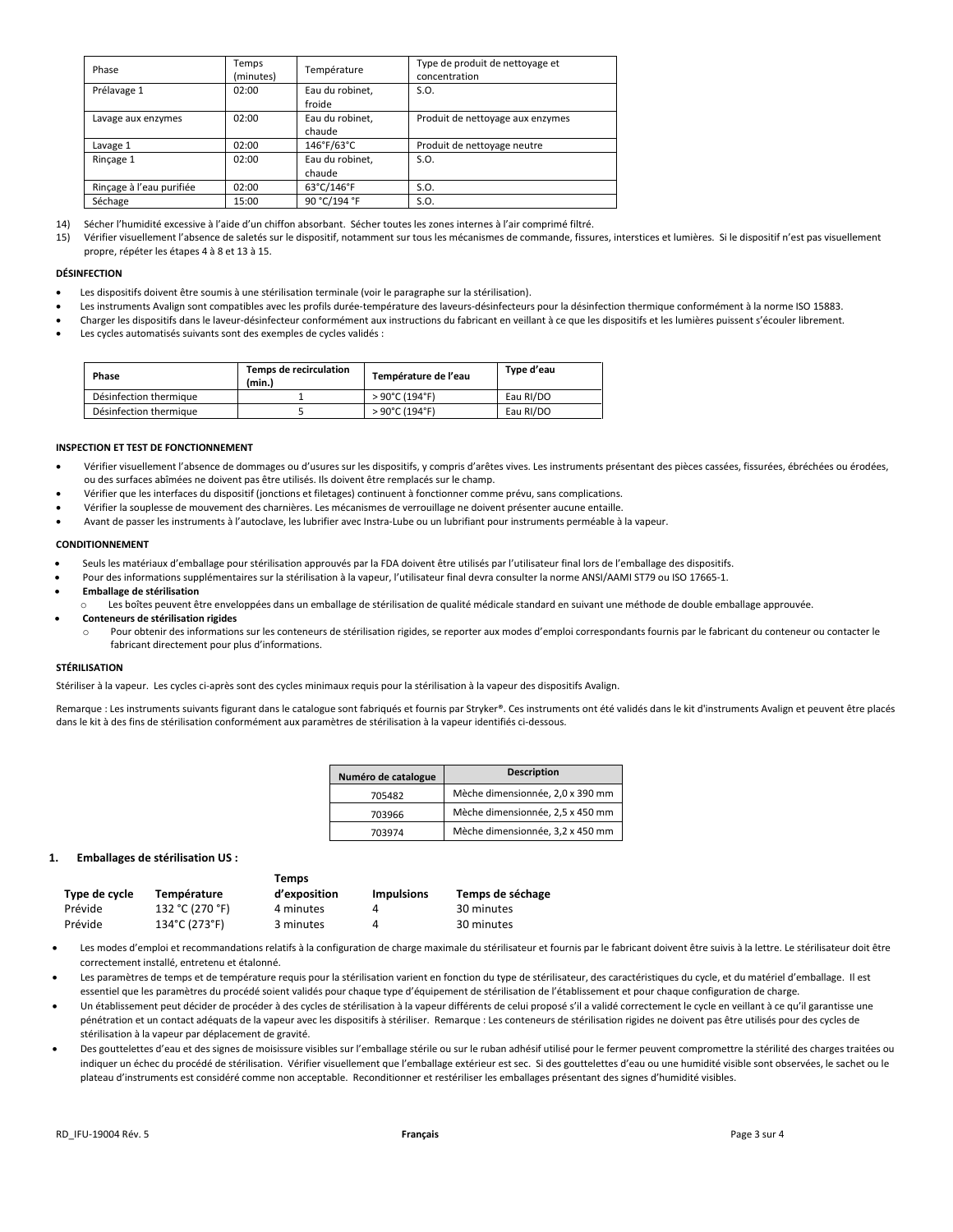### **STOCKAGE**

- Après stérilisation, les instruments doivent rester dans leur emballage de stérilisation et être stockés dans un placard propre et sec ou dans une boîte de rangement.
- Il convient de faire particulièrement attention lors de la manipulation des dispositifs afin d'éviter d'endommager la barrière stérile.

# **ENTRETIEN**

- **Attention :** Appliquer un lubrifiant autoclavable uniquement sur les éléments de raccordement (mécanisme de verrouillage) et les pièces mobiles.
- Jeter les dispositifs endommagés, usés ou non fonctionnels.

#### **GARANTIE**

- Tous les produits sont garantis exempts de défaut de matériau et de fabrication à la date d'expédition.
- Les instruments Avalign sont réutilisables et satisfont aux normes de stérilisation AAMI et ISO 17665-1. Tous nos produits ont été conçus et fabriqués en conformité avec les normes de qualité les plus strictes. Nous déclinons toute responsabilité de la défaillance de produits ayant subi une quelconque modification par rapport à leur conception d'origine.

# **CONTACT**

Remarque à l'attention du patient et de l'utilisateur : Tout incident grave en lien avec les dispositifs médicaux doit être signalé au fabricant ainsi qu'à l'autorité compétente du pays membre de l'UE dans lequel réside l'utilisateur et/ou le patient.



**Fabriqué par : Avalign Technologies, Inc.** 8727 Clinton Park Drive Fort Wayne, IN 46825, États-Unis ÉTATS-UNIS 1-877-289-1096 [www.avalign.com](http://www.avalign.com/) [product.questions@avalign.com](mailto:product.questions@avalign.com)

**Sponsor australien :** Stryker Australia Pty Ltd 8 Herbert Street St Leonards, NSW 2065 Australia

**Distribué par : Stryker®**

**Glossaire des symboles**

| Symbole | Titre                                       | Symbole      | <b>Titre et traductions</b>                                                                                            |
|---------|---------------------------------------------|--------------|------------------------------------------------------------------------------------------------------------------------|
|         | Fabricant et Date de<br>fabrication         |              | Attention                                                                                                              |
|         | Numéro de lot/Code de<br>lot                | NON          | Non stérile                                                                                                            |
| łЕF     | Référence                                   | <b>Y INC</b> | La législation fédérale<br>américaine limite la vente<br>de ce dispositif à un<br>médecin ou sur ordre d'un<br>médecin |
|         | Consulter les instructions<br>d'utilisation |              | Dispositif médical                                                                                                     |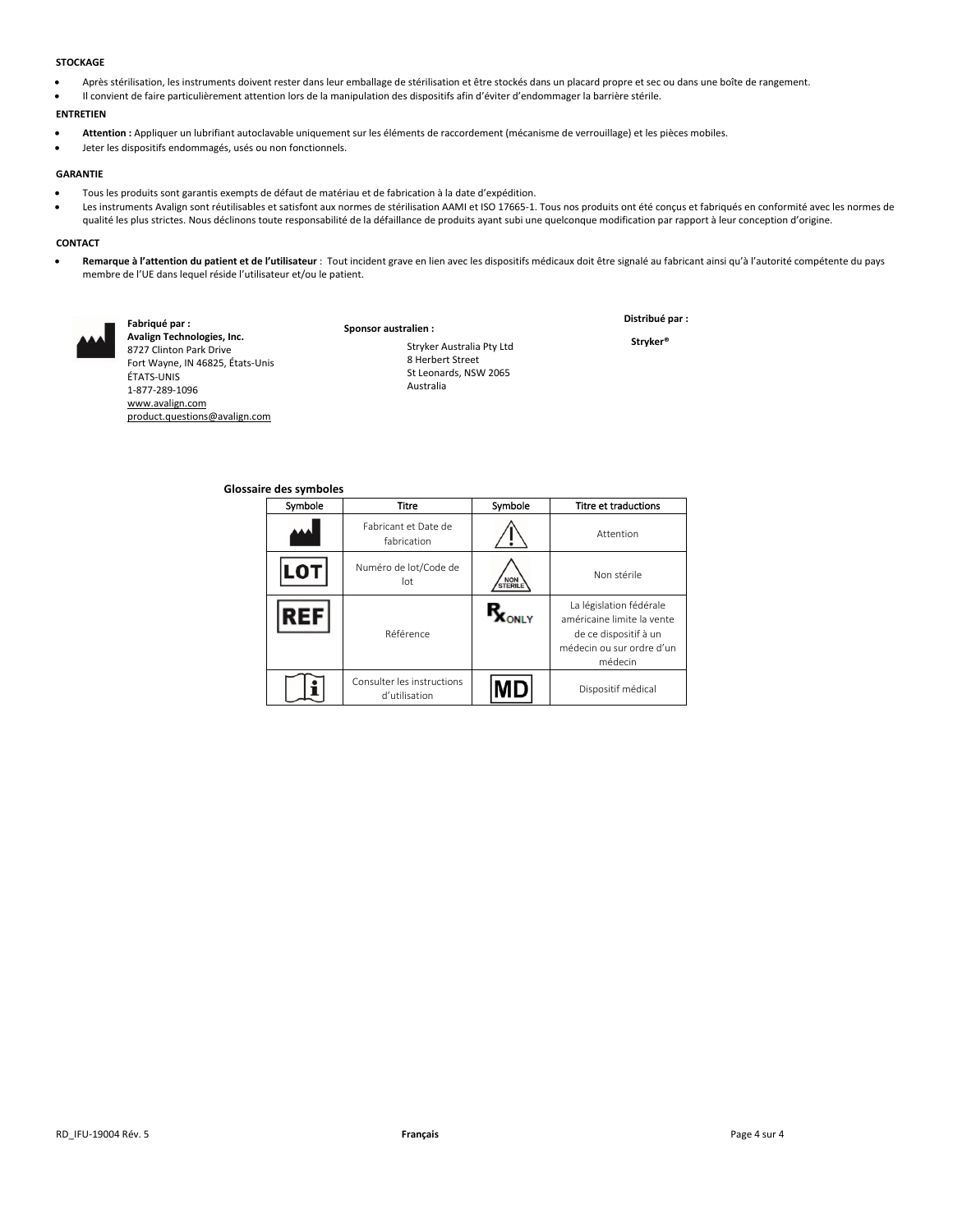# **리니어 리덕션 클램프 세트 기구조작 지침**

# 사용 의도**(INTENDED USE)**

• 라이너 리덕션 클램프 세트는 재건 수술 중 골절을 줄여주는 종합적인 수술 기구 세트를 제공하기 위해 제작되었습니다.

# 사용 대상자 프로필**(INTENDED USER PROFILE)**

- 수술 절차는 충분한 교육을 이수하고 수술 기법에 익숙한 자에 의해서만 실시되어야 합니다. 가장 적절한 기기 및 치료 옵션을 결정하는 데 있어 의사 교육, 훈련, 전문가의 판단이 필요합니다.
- 모든 수술 절차 시행에 앞서 기술, 합병증, 위험 요소에 관한 의학 문헌을 참고하십시오. 제품 사용 전 제품의 안전 기능에 대하여 전체 지침을 반드시 정독해야 합니다.

# 기기 설명**(DEVICE DESCRIPTION)**

- 고정 장치, 단순 경첩 기구, 단순 장치가 포함된 수술 기구는 일반적으로 의료 등급 스테인리스강, 티타늄, 알루미늄, 실리콘 고무로 구성되어 있습니다.
- 기구 케이스와 트레이는 스테인리스강, 알루미늄, 실리콘 매트를 포함한 다양한 재료로 구성될 수 있습니다.
- 기기는 비멸균 상태로 공급되며 사용 전에 반드시 점검, 세척, 윤활, 멸균되어야 합니다.
- 본 사용 설명서(IFU)에 따라 기기를 최종 멸균해야 합니다.
- 기기는 이식할 수 없습니다.
- 환자 대상 그룹: 리니어 리덕션 클램프 기구는 면허를 소지한 의료 전문가의 판단에 따라 환자에게 일반 정형외과 및/또는 외상 시술에 사용됩니다.
	- 다음 카탈로그의 의료 기기는 Stryker®가 제조하고 공급하며 리니어 리덕션 클램프 세트 기구조작 및/또는 케이스 & 트레이와 호환됩니다:

| 설명                            | 카탈로그 번호                 | 설명                   |
|-------------------------------|-------------------------|----------------------|
| 스케일 드릴, 2.0x390mm             | 349608(S) - 349660(S)   | 2.7mm 소형 피질골(C       |
| 스케일 드릴, 2.5x450mm             | $605008(S) - 605060(S)$ | 2.7mm 소형 피질골(        |
| 스케일 드릴, 3.2x450mm             | 338610(S) - 338720(S)   | 3.5mm 소형 피질골(C       |
| 3.5mm 스파이크 인서터용 스파이크 디스크      | 340614(S) - 340750(S)   | 4.5mm 피질골(Cor        |
| 스파이크 디스크                      | $601014(S) - 601150(S)$ | 4.5mm 피질골(Co         |
| 와셔, 9mm                       | 341030(S) - 341150(S)   | 6.5mm 망상골(Spongiosa) |
| 와셔 로딩 스탠드                     | 342045(S) - 342150(S)   | 6.5mm 망상골(Spongiosa) |
| 스파이크 디스크 대형 PRO Ø28mm         |                         |                      |
| 스파이크 디스크, 타원형 PRO 40mm x 16mm |                         |                      |
|                               |                         |                      |

| 탈로그 번호    | 설명                       | 카탈로그 번호                 | 설명                                |
|-----------|--------------------------|-------------------------|-----------------------------------|
| 705482    | 스케일 드릴, 2.0x390mm        | 349608(S) - 349660(S)   | 2.7mm 소형 피질골(Cortical) 나사 StSt    |
| 703966    | 스케일 드릴, 2.5x450mm        | $605008(S) - 605060(S)$ | 2.7mm 소형 피질골(Cortical) 나사 Ti      |
| 703974    | 스케일 드릴, 3.2x450mm        | 338610(S) - 338720(S)   | 3.5mm 소형 피질골(Cortical) 나사 StSt    |
| 703961    | 3.5mm 스파이크 인서터용 스파이크 디스크 | $340614(S) - 340750(S)$ | 4.5mm 피질골(Cortical) 나사 StSt       |
| 702923    | 스파이크 디스크                 | $601014(S) - 601150(S)$ | 4.5mm 피질골(Cortical) 나사 Ti         |
| 390019(S) | 와셔, 9mm                  | 341030(S) - 341150(S)   | 6.5mm 망상골(Spongiosa) 나사, 16mm 스레드 |
| 703962    | 와셔 로딩 스탠드                | 342045(S) - 342150(S)   | 6.5mm 망상골(Spongiosa) 나사, 32mm 스레드 |

# 금기증**(CONTRAINDICATIONS)**

- 이 조건들은 원치 않는 결과의 위험을 높입니다:
	- o 감염
	- o 혈관 손상으로 인해 수술 부위에 불충분한 혈액 공급.
	- o 수술 부위에 불충분한 조직 커버리지 o 뼈가 질병, 감염 또는 이전의 수술 절차(이식)으로 인해 손상되어 적절한 지지나 기기 고정을 제공할 수 없는 상태.
	- o 이물질(재료) 민감성
	- o 수술 후 관리에 있어 합병증의 위험을 높이는 정신적 또는 신경학적 상태를 가진 환자



- Avalign 은 멸균 전 의료기기의 철저한 수동 및 자동 세척을 권장합니다. 자동 세척만으로는 기기를 적절히 세척하지 못할 수 있습니다.
- 기기는 사용 후 가능한 신속히 재처리되어야 합니다. 기구는 반드시 케이스 및 트레이와 별도로 세척해야 합니다.
- 모든 세제 용액은 심하게 오염되기 전에 자주 교체해야 합니다.
- 세척, 멸균, 사용하기 전에 모든 보호 캡을 조심스럽게 제거하십시오. 제대로 된 기능과 상태를 확보하기 위해 모든 기구를 검사해야 합니다. 만족스럽게 작동하지 않는 경우에는 기구를 사용하지 마십시오.
- 작동 곤란을 방지하기 위해 사용하기 전에 매커니즘 관련 퀵 커넥트 윤활이 필요합니다.
- 설명된 멸균 방법은 케이스와 트레이 설계에 따라 미리 정해진 배치 위치에서 기기로 검증되었습니다. 특정 기기를 위한 영역에는 이 기기만 포함되어야 합니다.
- 손상 위험 수술 기구는 정밀 기기입니다. 기기의 정확한 작동을 위해서 주의하여 취급해야 합니다. 부적절한 외부 취급은 기기의 오작동을 유발할 수 있습니다.
- 부상을 피하기 위해 날카로운 기구 취급 시 사용 주의하십시오.
- 양극산화 표면의 색바램과 변질을 피하기 위해 알루미늄에 안전한 중성 pH 세제를 사용하여 기구 케이스와 트레이를 세척하십시오.
- 이 기기를 크로이츠펠트-야콥병(Creutzfeldt-Jakob disease, CJD)이 있거나 의심되는 환자에게 사용하는/사용했던 경우, 교차 감염 위험을 제거하는데 기기를 재처리하거나 멸균할 수 없기 때문에 기기는 재사용될 수 없으며 반드시 폐기되어야 합니다.

# 주의사항**(CAUTION)**

미국 연방법에서 이 기기는 의사가 또는 의사의 지시에 따라 판매, 배포 및 사용하도록 제한하고 있습니다.

# 재처리 제한**(LIMITATIONS ON REPROCESSING)**

반복 처리는 이 기구에 최소한의 영향을 미칩니다. 기구 수명은 통상 사용으로 인한 마모와 손상에 의해 결정됩니다.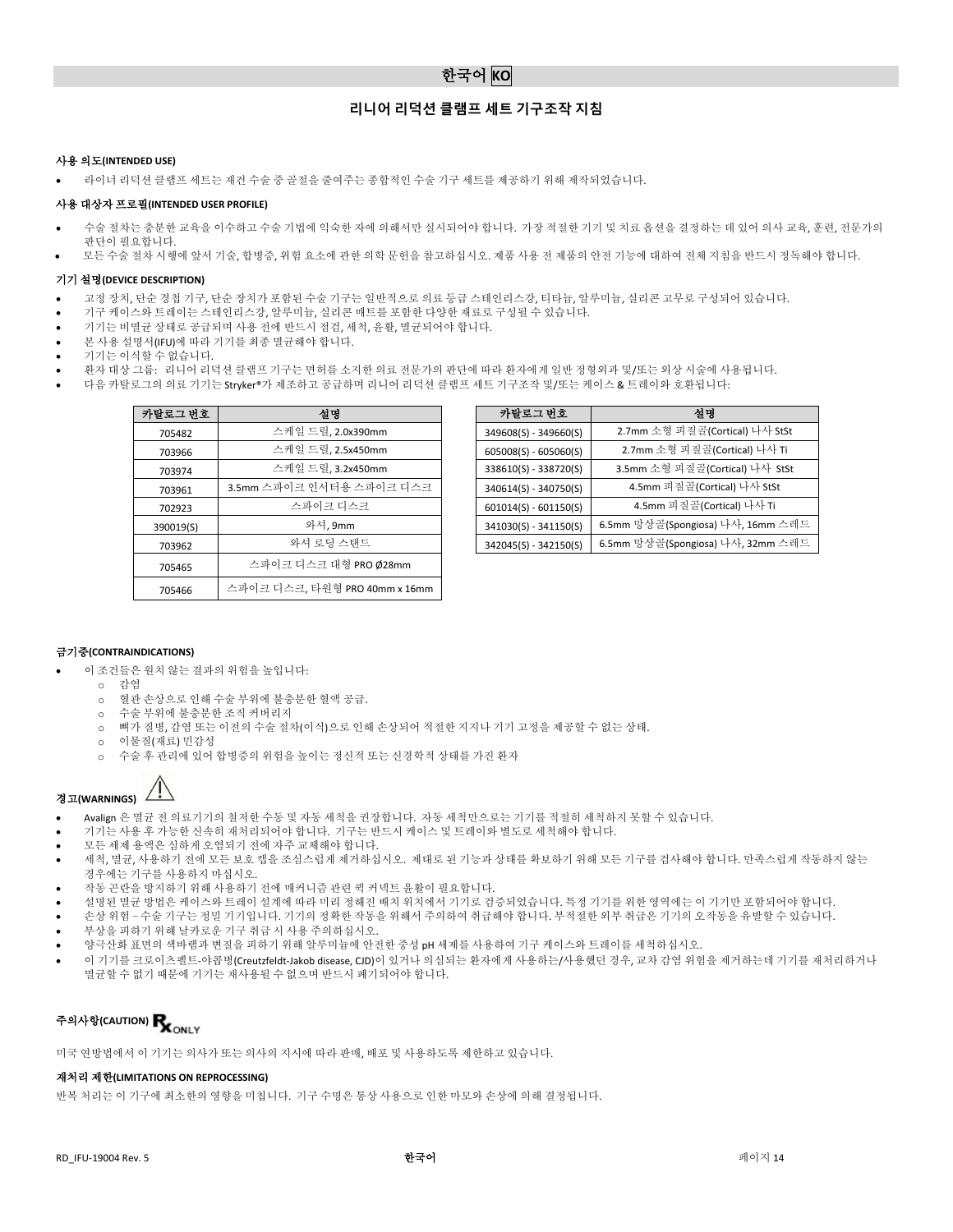# 면책조항**(DISCLAIMER)**

재처리 시설에서 장비, 재료, 직원을 이용하여 재처리를 실시하고 원하는 결과를 달성하도록 하는 것은 재처리 업체의 책임입니다. 이를 위해 처리의 적격성 검사와 일상적 모니터링이 필요합니다. 제공된 지침으로 재처리 업체에 의해 발생한 모든 편차에 대해서는 그 효과와 잠재적인 역결과에 대해 제대로 평가되어야 합니다.

# 재처리 지침

# 도구 및 부속품**(TOOLS AND ACCESSORIES)**

|     | 찬 수돗물(< 20°C / 68°F)                             |
|-----|--------------------------------------------------|
| 물   | 온수(38°-49°C / 100°-120°F)                        |
|     | 따뜻한 수돗물(> 40°C / 104°F)                          |
|     | 탈이온(DI) 또는 역삼투압(RO) 수(환경용수)                      |
| 세제  | 중성 효소함유세제 pH 6.0-8.0(MetriZyme, EndoZime, Enzol) |
|     | 다양한 크기의 브러시 및/또는 나일론 솔이 달린 파이프 클리너               |
| 부속품 | 멸규 주사기 또는 이에 상응하는 것                              |
|     | 흡수제, 로우 린트 일회용 천 또는 이에 상응하는 것                    |
|     | 담을 수 있는 괜                                        |
|     | 의료용 압축 공기                                        |
| 장비  | 초음파 클리너(Sonicator)                               |
|     | 자동 세척기                                           |

# 사용 현장 및 폐쇄**(POINT-OF-USE AND CONTAINMENT)**

- 1) 보건 시설의 사용 관행을 따르십시오. 사용 후 기기를 젖은 상태로 유지하여 소일이 마르지 않도록 하고 모든 내강, 표면, 틈, 슬라이딩 메커니즘, 경첩 이음새, 세척이 어려운 기타 설계 부분에서 과도한 소일과 잔해를 제거하십시오.
- 2) 사용 후 즉시 세척 용액을 사용하여 내강을 석션하거나 플러싱하십시오.
- 3) 일반적인 주의 사항을 따르고 중앙 공급 장치로 운반할 수 있도록 기기를 밀폐 또는 덮인 용기에 보관하십시오.

# 수동 세척**(MANUAL CLEANING)**

- 4) 기기를 흐르는 차가운 수돗물에 최소 3 분 동안 헹구면서 남아 있는 소일이나 이물질을 닦아내십시오. 가동 메커니즘을 작동시키고 헹구는 동안 모든 내강, 크랙 및/또는 틈을 플러싱하십시오.
- 5) 희석/농도, 수질 및 온도에 관한 내용을 포함한 제조업체의 지침에 따라 효소함유세제 용액을 준비하십시오. 기기를 최소 10 분간 물에 담가 적셔줍니다. 용액에 담가둔 상태로, 부드러운 연모솔을 사용하여 혈액 흔적과 잔해를 제거하십시오. 이 때 스레드, 틈, 이음매, 접근이 어려운 모든 영역에 세심히 주의를 기울이십시오.
	- a. 기기에 슬라이딩 매커니즘 또는 경첩 이음새가 있는 경우 끼어 있는 소일을 제거하기 위해 문지르는 동안 기기를 작동시키십시오.
	- b. 기기에 내강이 포함되어 있는 경우 타이트 피팅 나일론 브러시 또는 파이프 클리너를 비틀면서 밀어 넣거나 빼내어 잔해 제거를 용이하게 하고 내강의 전체 직경과 깊이에 접근할 수 있도록 하십시오. 최소 60mL 의 용액을 수용하는 주사기를 사용하여 내강을 최소 3 회 플러싱하십시오.
- 6) 기기를 제거하고 차가운 수돗물에 최소 3 분간 헹구거나 흔드십시오. 가동 메커니즘을 작동시키고 헹구는 동안 모든 내강, 크랙 및/또는 틈을 플러싱하십시오.
- 7) 중성 세제 용액을 희석/농도, 수질 및 온도에 관한 내용이 포함된 제조업체 지침에 따라 준비하십시오. 기기를 최소 5 분간 물에 담가 적셔줍니다. 용액에 담가둔 상태로, 부드러운 연모솔을 사용하여 혈액 흔적과 잔해를 제거하십시오. 이 때 스레드, 틈, 이음매, 접근이 어려운 모든 영역에 세심히 주의를 기울이십시오.
	- a. 기기에 슬라이딩 매커니즘 또는 경첩 이음새가 있는 경우 끼어 있는 소일을 제거하기 위해 문지르는 동안 기기를 작동시키십시오.
	- b. 기기에 내강이 포함되어 있는 경우 타이트 피팅 나일론 브러시 또는 파이프 클리너를 비틀면서 밀어 넣거나 빼내어 잔해 제거를 용이하게 하고 내강의 전체 직경과 깊이에 접근할 수 있도록 하십시오. 최소 60mL 의 용액을 수용하는 주사기를 사용하여 내강을 최소 3 회 플러싱하십시오.
- 8) 기기를 제거하고 차가운 수돗물에 최소 3 분간 헹구거나 흔드십시오. 가동 메커니즘을 작동시키고 헹구는 동안 모든 내강, 크랙 및/또는 틈을 플러싱하십시오.
- 9) 제조업체의 권장사항에 따라 따뜻한 물을 사용하여 효소함유세제 용액을 초음파 장치에 준비하십시오. 최소 40 kHz 의 주파수를 사용하여 최소 15 분 동안 장치를 초음파 처리하십시오. 플러싱 어태치먼트가 있는 초음파 장치를 사용하는 것이 좋습니다. 내강이 있는 기기의 경우 채널의 적절한 관류를 확보하기 위해 용액 표면 아래에서 세척 용액으로 플러싱해야 합니다.
- 10) 기기를 제거하고 DI/RO 환경용수에서 최소 4 분간 헹구거나 흔드십시오. 가동 메커니즘을 작동시키고 헹구는 동안 모든 내강, 크랙 및/또는 틈을 플러싱하십시오. 적절한 크기의 주사기를 사용하여 RO/DI 수(최소 15mL)로 내부 내강을 최소 3 회 플러싱하십시오. 가능한 경우, 플러싱을 위해 플러시 포트를 사용하십시오.
- 11) 흡수 천을 사용하여 기기를 닦으십시오. 여과된 압축 공기로 모든 내부 영역을 건조시키십시오.
- 12) 장치의 모든 작동 메커니즘, 크랙, 틈 및 내강을 포함하여 소일이 있는지 육안으로 검사하십시오. 육안상 깨끗하지 않을 경우에는 4-12 단계를 반복하십시오.

# 자동 세척**(AUTOMATED CLEANING)**

참고: 자동 세척 프로세스 전에 반드시 모든 기기를 수동으로 사전 세척해야 합니다. 1-8 단계를 따르십시오. 9-12 단계는 선택 사항이나 권고됩니다.

13) 하기의 최소 파라미터에 따라 처리하기 위해 기기를 자동 세척기/소독기로 옮기십시오.

| 다계      | 시간(분) | 온도                            | 세제 타입 & 농도 |
|---------|-------|-------------------------------|------------|
| 사전 세척 1 | 02:00 | 차 수돗물                         | N/A        |
| 효소 세척   | 02:00 | 따뜻한 수돗물                       | 효소 세제      |
| 세척 1    | 02:00 | 63°C / 146°F                  | 중성 세제      |
| 헥굼 1    | 02:00 | 따뜻한 수돗물                       | N/A        |
| 정제수 헹굼  | 02:00 | $146^\circ$ F / 63 $^\circ$ C | N/A        |
| 건조      | 15:00 | 194°F / 90°C                  | N/A        |

14) 흡수력 있는 천을 사용하여 과잉 수분을 닦으십시오. 여과된 압축 공기로 모든 내부 영역을 건조시키십시오.

15) 모든 작동 메커니즘, 크랙, 틈, 내강을 포함하여 기기에 소일이 있는지 육안으로 검사하십시오. 육안상 깨끗하지 않을 경우에는 4-8, 13-15 단계를 반복하십시오.

# 소독**(DISINFECTION)**

- 기기는 반드시 최종 멸균처리되어야 합니다(§ 멸균 참조).
- Avalign 기구는 ISO 15883 에 따른 열 소독용 세척기/소독기 시간-온도 프로파일과 호환됩니다.
- 제조사의 지침에 따라 살균 세척기에 기기를 넣고 기기와 내강에 막힘없이 물이 배출될 수 있도록 하십시오.
- 검증된 자동 사이클 예시는 다음과 같습니다: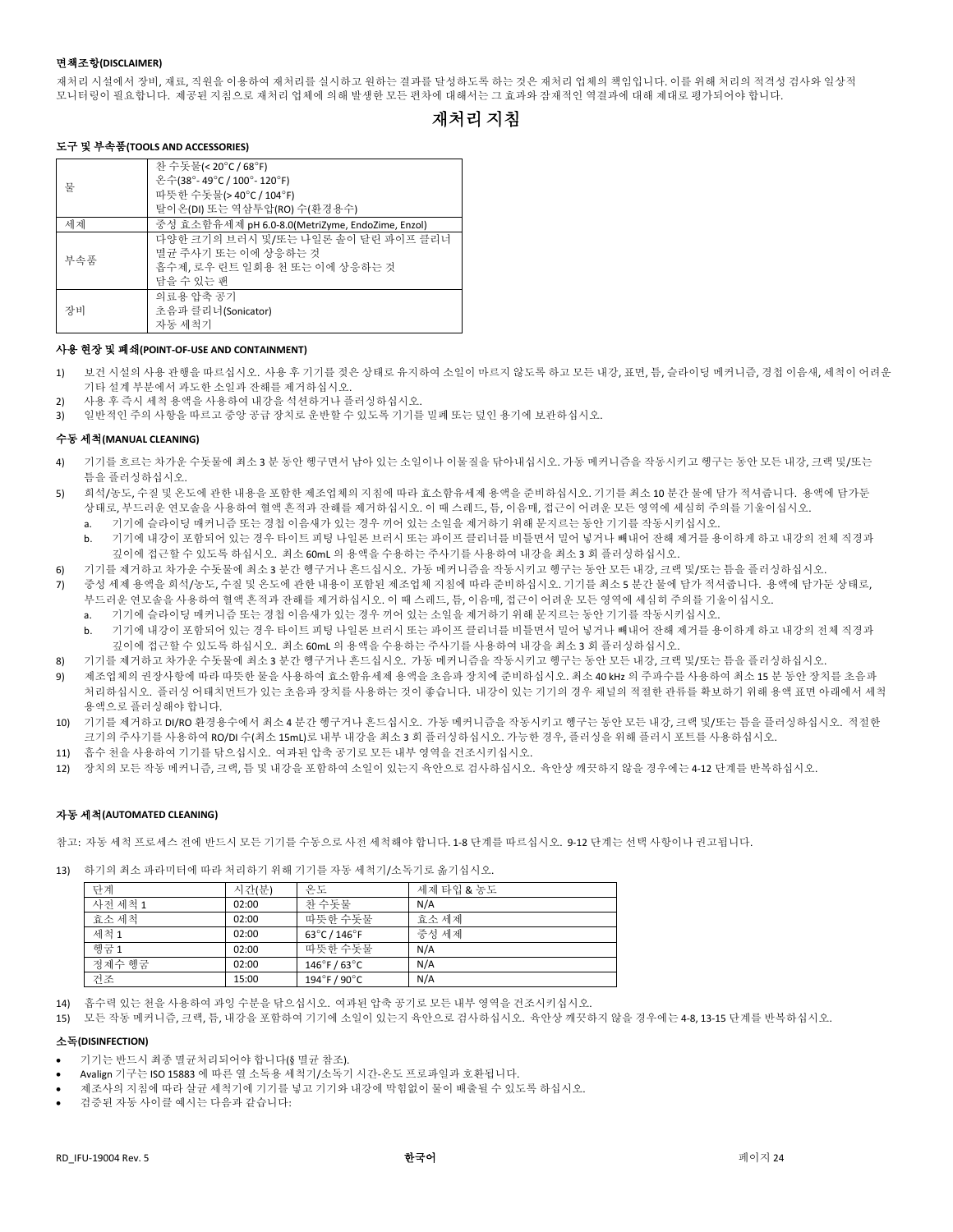| 단계  | 재순환 시간 (분) | 수온                             | 수종      |
|-----|------------|--------------------------------|---------|
| 열소독 |            | $>90^\circ$ C (194 $^\circ$ F) | RI/DO 수 |
| 열소독 |            | $>90^\circ$ C (194 $^\circ$ F) | RI/DO 수 |

# 검사 및 기능 테스트**(INSPECTION AND FUNCTIONAL TESTING)**

- 날카로운 모서리를 포함해 기기에 손상 또는 마모가 있는지 육안으로 점검하십시오. 파손, 갈라짐, 부스러지거나 마모된 부품이 있는 기구들을 사용해서는 안 되며 즉시 교체해야 합니다.
- 문제없이 의도한 대로 계속 기능하는지 기기 인터페이스(접합부 및 스레드)를 확인하십시오.
- 경첩이 원활하게 움직이는지 확인하십시오. 잠금 메커니즘에는 틈이 없어야 합니다.
- 고압 멸균 전에 Instra-Lube 또는 증기 투과성 기구 윤활유로 윤활하십시오.

# 포장**(PACKAGING)**

- 기기 포장 시 최종 사용자는 FDA 에서 허가된 멸균 표장재만 사용해야 합니다.
- 최종 사용자는 증기 멸균에 관한 추가 정보에 관해 ANSI/AAMI ST79 또는 ISO 17665-1 을 참고해야 합니다.
- 멸균랩**(Sterilization Wrap)**
- ...<br>케이스는 승인된 이중 랩 방법으로 표준, 의료 등급의 멸균랩을 사용하여 랩핑해야 합니다.
- 강성 멸균 컨테이너**(Rigid Sterilization Container)**
	- 강성 멸균 컨테이너에 관한 정보는 컨테이너 제조업체가 제공한 사용 설명서를 참조하거나 제조업체에 직접 안내서에 대해 문의하십시오.

# 멸균**(STERILIZATION)**

증기를 사용하여 멸균하십시오. 다음은 Avalign 기기의 증기 멸균에 필요한 최소 사이클입니다.

참고: 다음 카탈로그의 기구들은 Stryker®에서 제조하고 공급합니다. 이는 Avalign 기구 세트 내에 적합하며 하기 명시된 증기 멸균 파라미터에 따라 멸균을 위한 세트에 배치할 수 있습니다.

| 카탈르그 번호 | 설명                |
|---------|-------------------|
| 705482  | 스케일 드릴, 2.0x390mm |
| 703966  | 스케일 드릴, 2.5x450mm |
| 703974  | 스케일 드릴, 3.2x450mm |

# **1. US** 멸균랩**:**

| 사이클 유형 | 온도                   | 노출 시간 | 필스 | 건조 시간 |
|--------|----------------------|-------|----|-------|
| 진공 전   | 132 $^{\circ}$ C     | 4 분   |    | 30 분  |
|        | $(270^{\circ} \; F)$ |       | 4  |       |
| 진공 전   | $134^\circ$ C        | 3 분   |    | 30 분  |
|        | $(273^{\circ} \; F)$ |       | Δ  |       |

- 작동 지침과 멸균기 제조업체의 최대 부하 구성 지침을 명확하게 따라야 합니다. 멸균기를 반드시 제대로 설치, 유지보수, 보정해야 합니다.
- 멸균에 필요한 시간 및 온도 파라미터는 멸균기의 종류, 사이클 설계, 포장재에 따라 다릅니다. 각 시설의 멸균 장비 개체 유형 및 제품 로드 구성에 대해 프로세스 파라미터를 검증하는 것이 매우 중요합니다.
- 시설이 멸균에 적절한 스팀 투과와 기기와의 접촉을 확보하기 위해 사이클을 적절하게 입증한 경우, 추천 사이클과 다른 증기 멸균 사이클 사용을 선택할 수 있습니다. 참고: 강성 멸균 컨테이너는 중력 멸균 사이클에서 사용될 수 없습니다.
- 멸균 포장/랩 또는 테이프를 고정하는 데 사용된 테이프에 물방울과 눈에 보이는 습기 흔적은 처리된 부하의 멸균성을 떨어뜨리거나 멸균 프로세스 실패를 나타낼 수 있습니다. 바깥쪽 랩이 마른 상태인지 육안으로 확인하십시오. 눈에 보이는 습기에 대한 물방울이 발견되는 경우에는 포장 또는 기기 트레이는 허용되지 않습니다. 눈에 보이는 습기 흔적이 있는 패키지를 다시 포장하고 멸균하십시오.

# 보관**(STORAGE)**

- 멸균 후 기구는 멸균 포장 상태이어야 하며 청결하고 건조한 캐비닛 또는 보관 케이스에 보관되어야 합니다.
- 멸균 장벽의 손상을 피하기 위해 주의하여 기기를 취급해야 합니다.

# 유지보수**(MAINTENANCE)**

- 주의**:** 접속기(잠금 기구) 및 유동 부품에만 오토클레이브 윤활유를 바르십시오.
- 손상, 마모되거나 작동하지 않는 기기는 폐기하십시오.

# 보증**(WARRANTY)**

- 모든 제품은 출하 시 자재 및 제조상의 결함이 없음이 보증합니다.
- Avalign 기구는 재사용할 수 있으며 멸균에 대한 AAMI 및 ISO 17665-1 표준을 충족합니다. 당사의 모든 제품은 최고의 품질 표준을 충족하도록 설계 및 제조되었습니다. 당사는 원본 설계에서 어떤 방식으로든 수정된 제품의 불량에 대해서는 책임을 지지 않습니다.

# 문의

• 환자 및 사용자에게 알림: 의료 기기와 관련하여 발생한 모든 중대한 사고는 제조업체, 사용자 및/또는 환자가 거주하는 EU 회원국의 관할 당국에 보고해야 합니다.

| <b>AAA</b> | 제조사:<br>Avalign Technologies, Inc.<br>8727 Clinton Park Drive<br>Fort Wayne, IN 46825<br><b>USA</b><br>1-877-289-1096<br>www.avalign.com | 호주 스폰서:<br>Stryker Australia Pty Ltd<br>8 Herbert Street<br>St Leonards, NSW 2065<br>Australia | 배포사:<br>Stryker® |  |
|------------|------------------------------------------------------------------------------------------------------------------------------------------|------------------------------------------------------------------------------------------------|------------------|--|
|            | product.questions@avalign.com                                                                                                            |                                                                                                |                  |  |